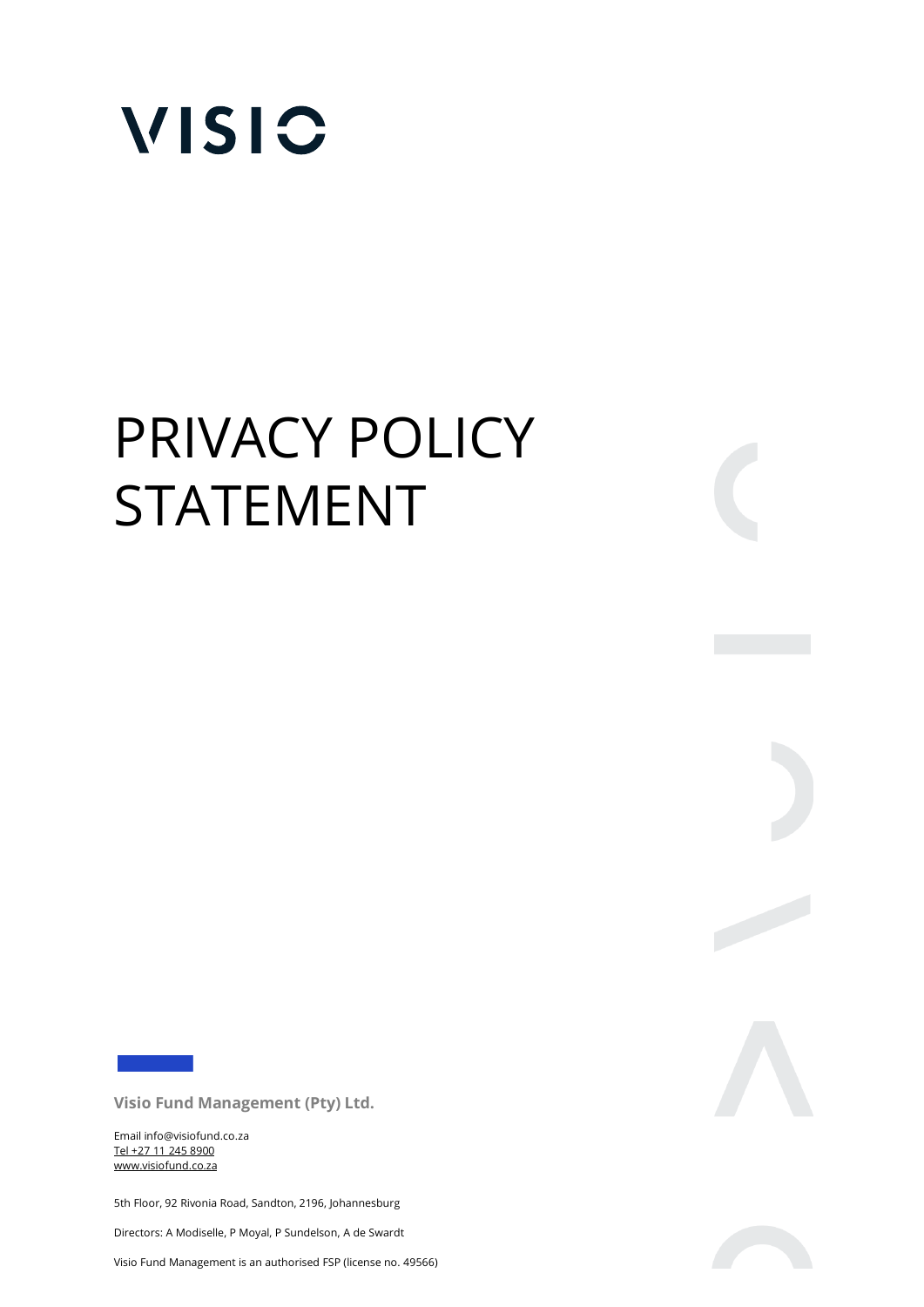## 1. INTRODUCTION

This Privacy Notice is provided by Visio Fund Management (Pty) Ltd ('Visio") and it applies to ways in which we interact with individuals/institutions in connections with our business.

Respecting and protecting your Personal Information is very important to us. it is also a Constitutional right, legal, and good business practice requirement, which Visio takes very seriously.

In line with the 8 Conditions in the Protection of Personal Information Act, 4 of 2013 ("the Act"), Visio:

- Accept joint responsibility and accountability with you to responsibly manage and protect your Personal Information when providing our services and solutions to you;
- Undertake to receive, only from you, and process the Personal Information that is necessary for the purpose to assist you with your required solutions, conclude the necessarily related agreements and consider the legitimate legal interests of everyone concerned, as required by the Act and to respect your right to withdraw your consent for the processing of your Personal Information;
- Undertake to only use your Personal Information for the purpose required to assist you or provide solutions to you;
- Undertake not to share or further process your Personal Information with anyone if not required for assisting you;
- Undertake to be open and transparent and notify you as and when required by law regarding why and how your Personal Information needs to be collected;
- Undertake to freely confirm what Personal Information we have, to update and correct the Personal Information, and to keep it for no longer than legally required.

## 2. INFORMATION THAT WE COLLECT

Visio may collect Personal Information about clients when they communicate or transact business with Visio or service providers in writing, electronically or by telephone. For example, Visio collects Personal Information such as, but not limited to Name, address, account details and other investment information.

## 3. INFORMATION THAT WE DISLOSE

Visio does not sell Personal Information to any third parties.